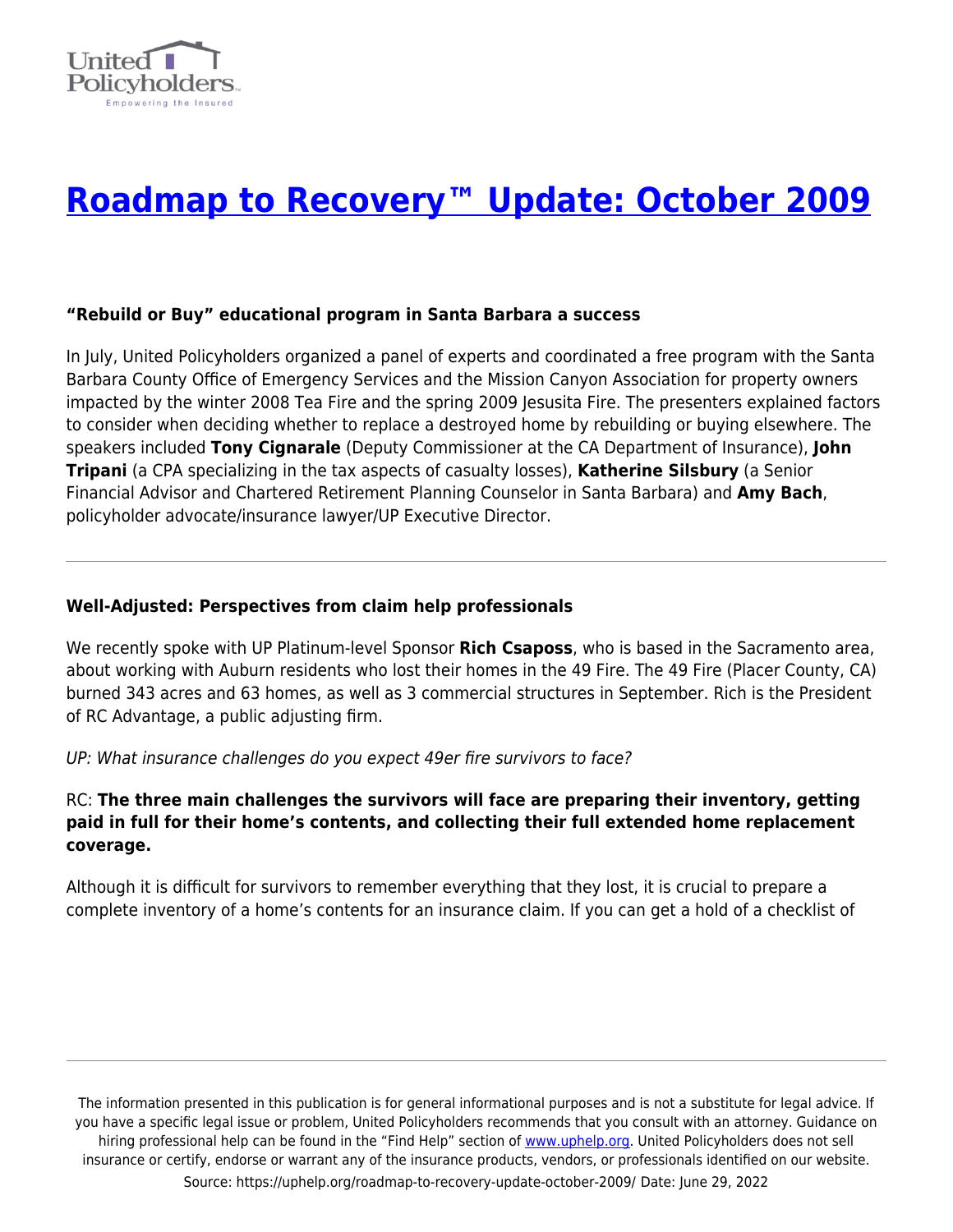

items that are normally kept in a home, that checklist will remind you of items that you may not specifically recall after a traumatic event. [Editor's note: See UP's home inventory spreadsheets [here.](https://uphelp.org/claim-guidance-publications/household-inventory-sample-spreadsheet/)]

Large numbers of wildfire claims in recent years have resulted in a significant number of personal property claims. As a result, some insurance companies have started using inventory companies to audit the personal property inventories prepared by the insureds. These inventory companies often set the unit replacement cost lower than what you would pay at the local mall. When preparing their inventories, it is important for survivors to value their items at the original purchase cost, not a discounted price. If an insured originally bought their bedding at Nordstrom, then the Nordstrom price is reasonable to determine the replacement cost of the item.

The second big challenge for survivors will be fighting unreasonable depreciation. Most people have no idea how and why insurers calculate values and apply depreciation. I have been told that some inventory companies apply a large deduction for depreciation in order to determine the actual cash value of the personal property items. This significantly reduces the insured's recovery, if the insured does not replace the item. If the item has not been thrown away, I feel that the insured will use that item again, so the item should be valued at fair market value. [Editor's note: Insurers pocket millions each year in savings because insureds don't know to come back and collect full replacement costs after replacing damaged/destroyed items.]

The final challenge for the insured will be to ultimately collect the extended home replacement cost coverage. Most people, given the opportunity to rebuild their home from the ground up, want to make improvements and expand the footprint of the dwelling. But the insurance company most likely will not pay the full amount of the extended replacement cost, arguing that the additional square footage was an improvement and that they only owe for the cost of replacing what was there at the time of the loss.

In order to avoid paying out of pocket for improvements, the homeowner must determine the replacement cost of the dwelling as it existed, and to get the insurance company to agree to this amount prior to rebuilding the home. The insurance company must also agree not to penalize the insured if they build a bigger property if the cost stays under the total policy limit.

UP: In your experience, do people you meet know what a public adjuster (PA) is? Or do you often have to explain to prospective clients what a PA does?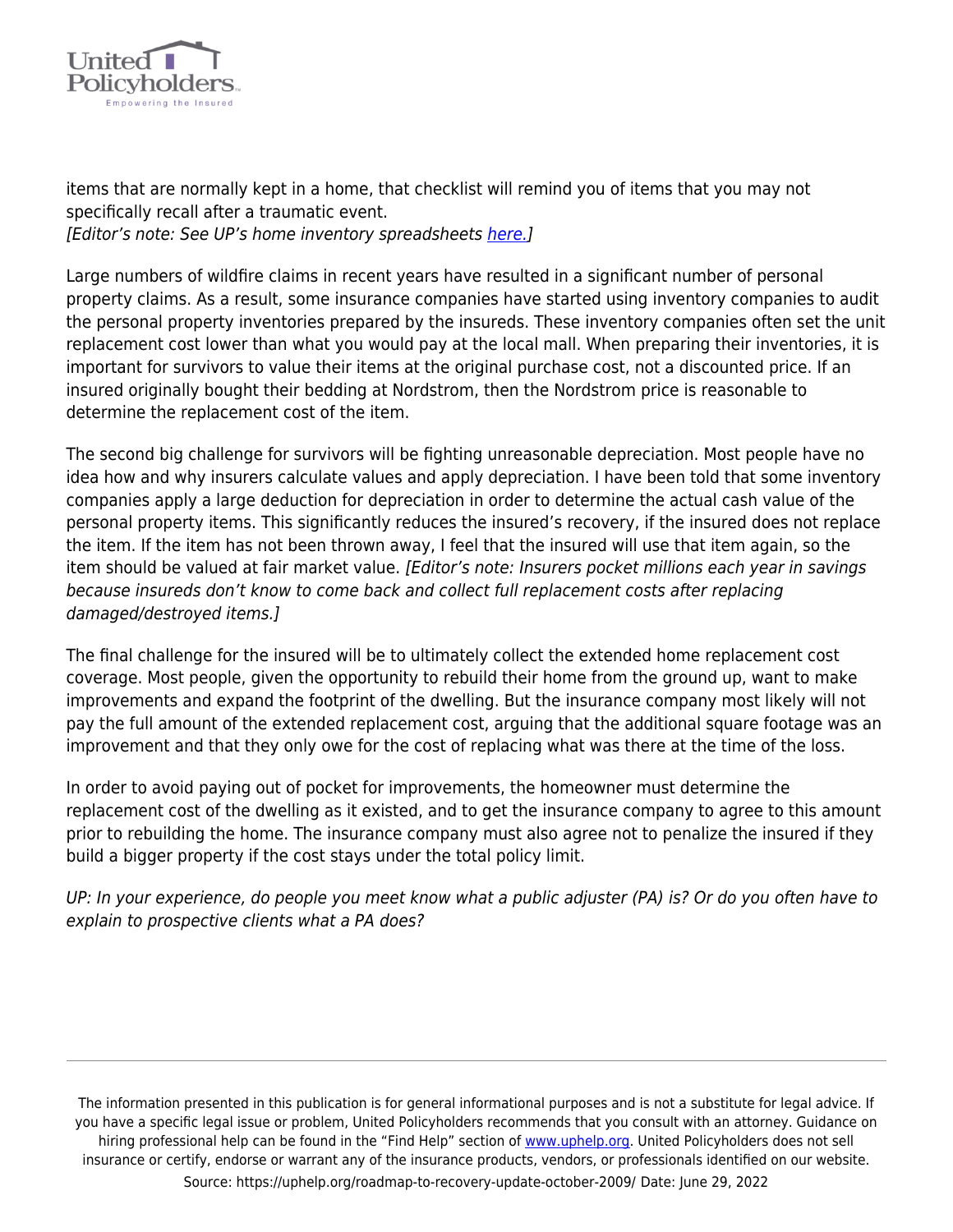

RC: **Most people are not aware of PA's unless they have had a prior loss.** I have to educate people about public adjusters and their role in the claims process.

UP: What is the hardest part of your job as a PA?

RC: **My biggest challenge is dealing with incompetent insurance claims adjusters that withhold payments that are clearly covered under the policy.** I also find that getting insurance companies to expedite payments to insureds is challenging.

UP: How many total hours do you generally spend on a total loss fire claim?

RC: **It really depends on the complexity of the claim and the needs of the insured.** A commercial business loss with 50 employees needs immediate and constant attention, where a building claim might not need as much attention.

UP: If you could give one piece of advice to someone who has recently lost a home, what would it be?

RC: **Consult with as many experts as are available, and develop a claim strategy to get what you want, not what the insurance company is willing to offer.**

## **Making Lemonade Out Of Lemons in San Diego**

A lovely evening celebrating "making lemonade out of lemons" was held for fire survivors at Rancho Bernardo Community Presbyterian Church (RBCPC) on July 16th. Specialty Plants, a wholesale nursery owned by the Stevens family of RBCPC, donated a one-gallon lemon tree to every family. (Many thanks to the Stevens for their generosity.) These trees will serve as longstanding reminders of the RBCPC–United Policyholders–RB United partnership to help restore the lives of 2007 wildfire survivors.

The Roadmap to Recovery™ meetings have pretty much run their course in Rancho Bernardo. RBCPC will have a final community dinner in October for fire supporters and survivors. So many people have generously supported 2007 fire survivors that it is impossible to thank them all. The RBCPC program is pleased that we have met our pledge, "to walk with folks on their road home," and that we joined with